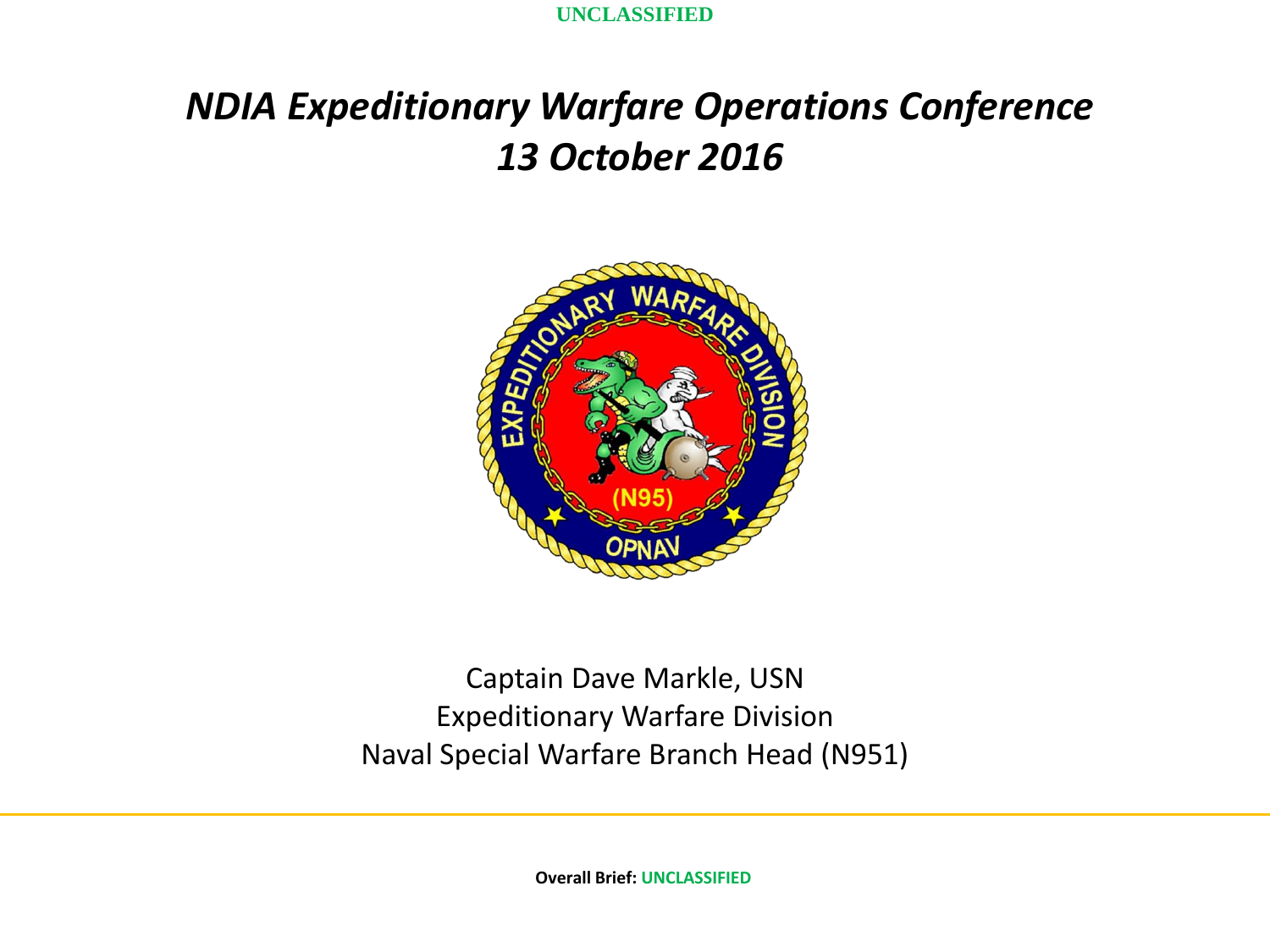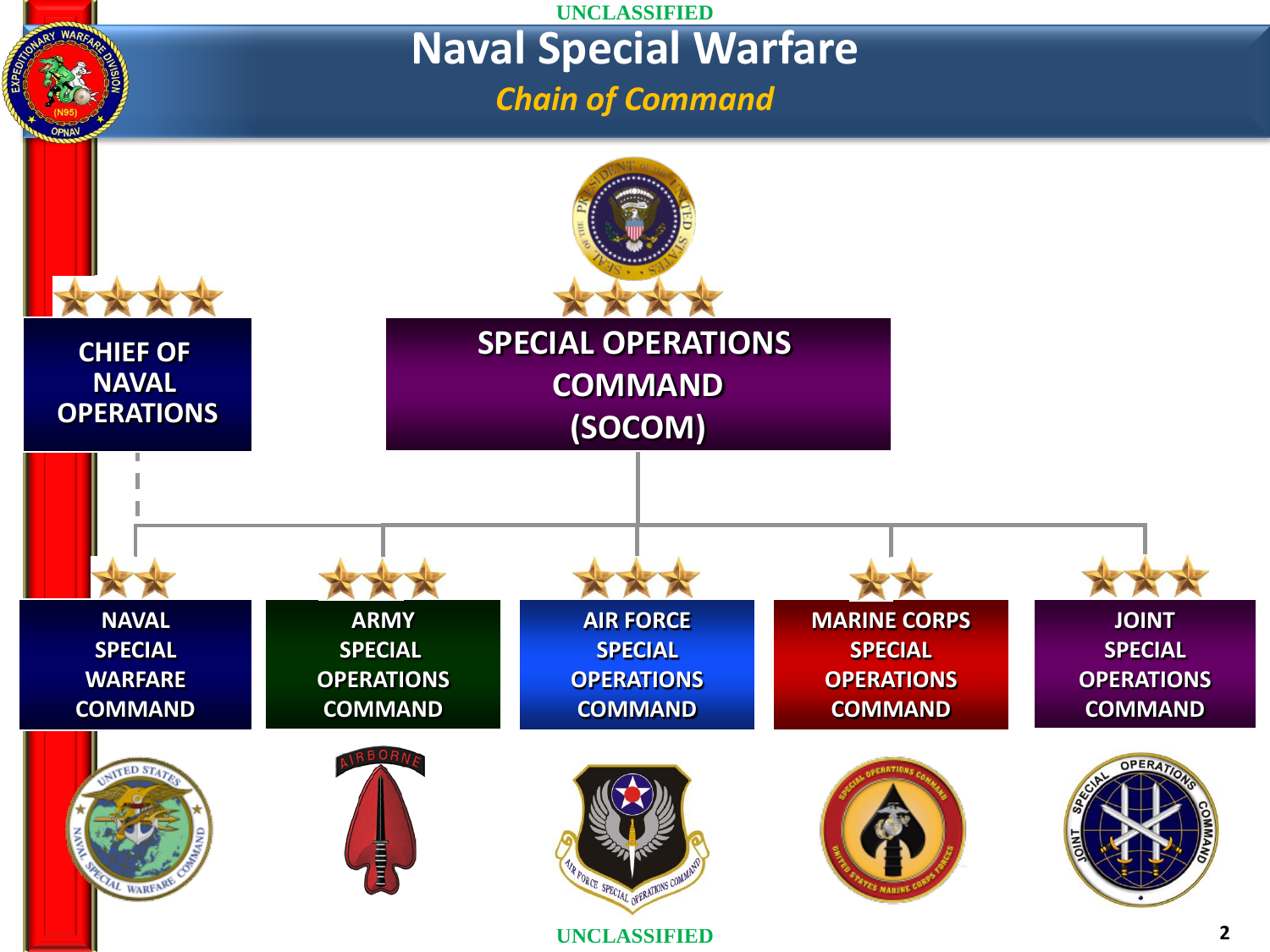## **UNCLASSIFIED Naval Special Warfare** *What We Do*











**3**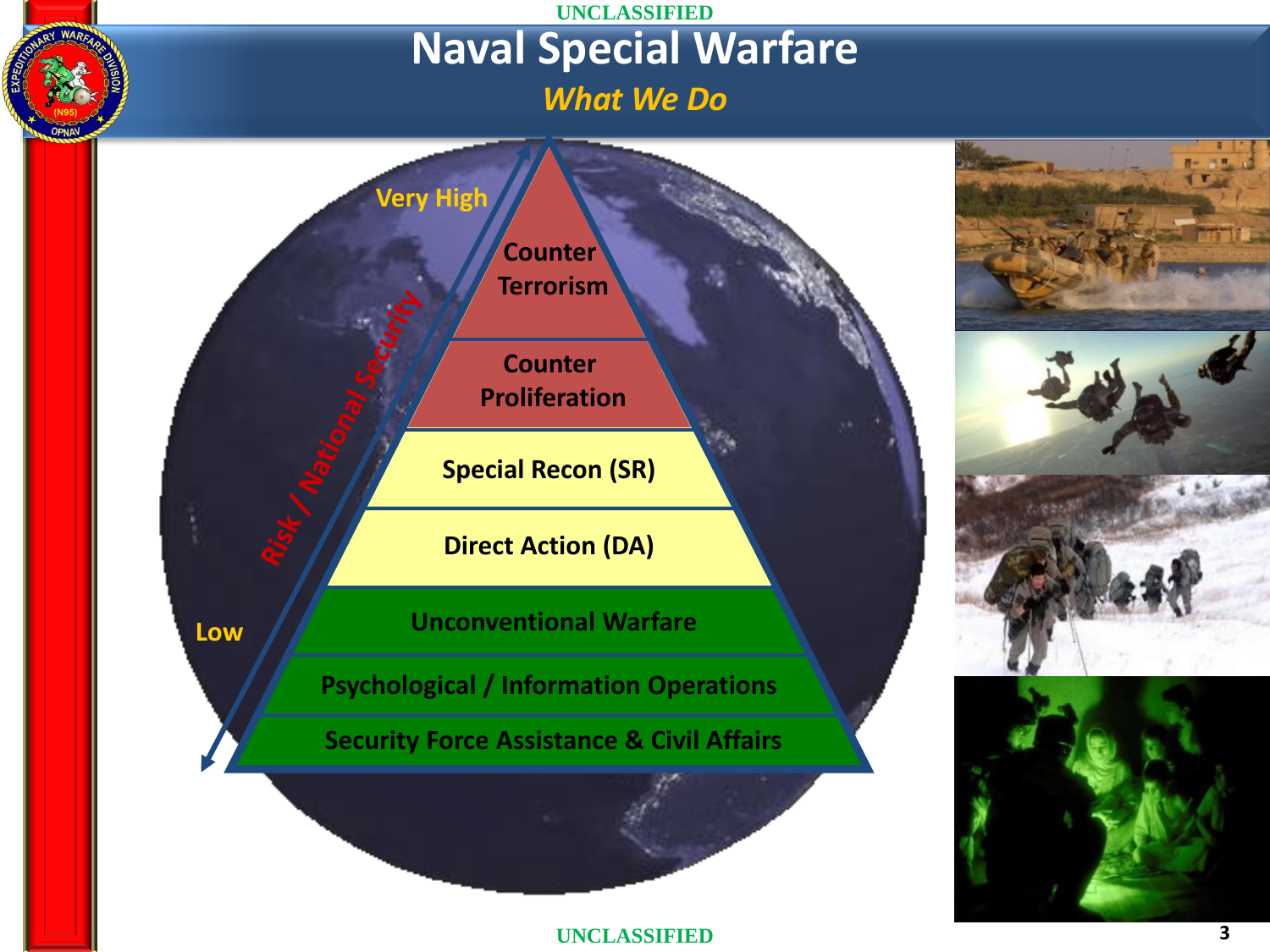## **UNCLASSIFIED Naval Special Warfare**  *Overview*

- **[Demand for Special Operations Forces \(SOF\) and Naval Special Warfare](http://www.google.com/url?sa=i&rct=j&q=&esrc=s&source=images&cd=&cad=rja&uact=8&ved=0ahUKEwj354T4xq3PAhWFNiYKHZqkBuAQjRwIBw&url=http://www.hisutton.com/USSOCOM  Naval Special Warfare update.html&psig=AFQjCNG-i6k1kBnT7_f9GkRdNcc2j_CHDw&ust=1474997071443340)  (NSW) continues to grow in a fiscally constrained environment**
- **Current operations focused on counter-VEO**
- **Smaller, disaggregated elements more reliant on organic support**
- **Sea based support to SOF has become increasingly important**
- **Planning and resourcing for Major Combat Operations**

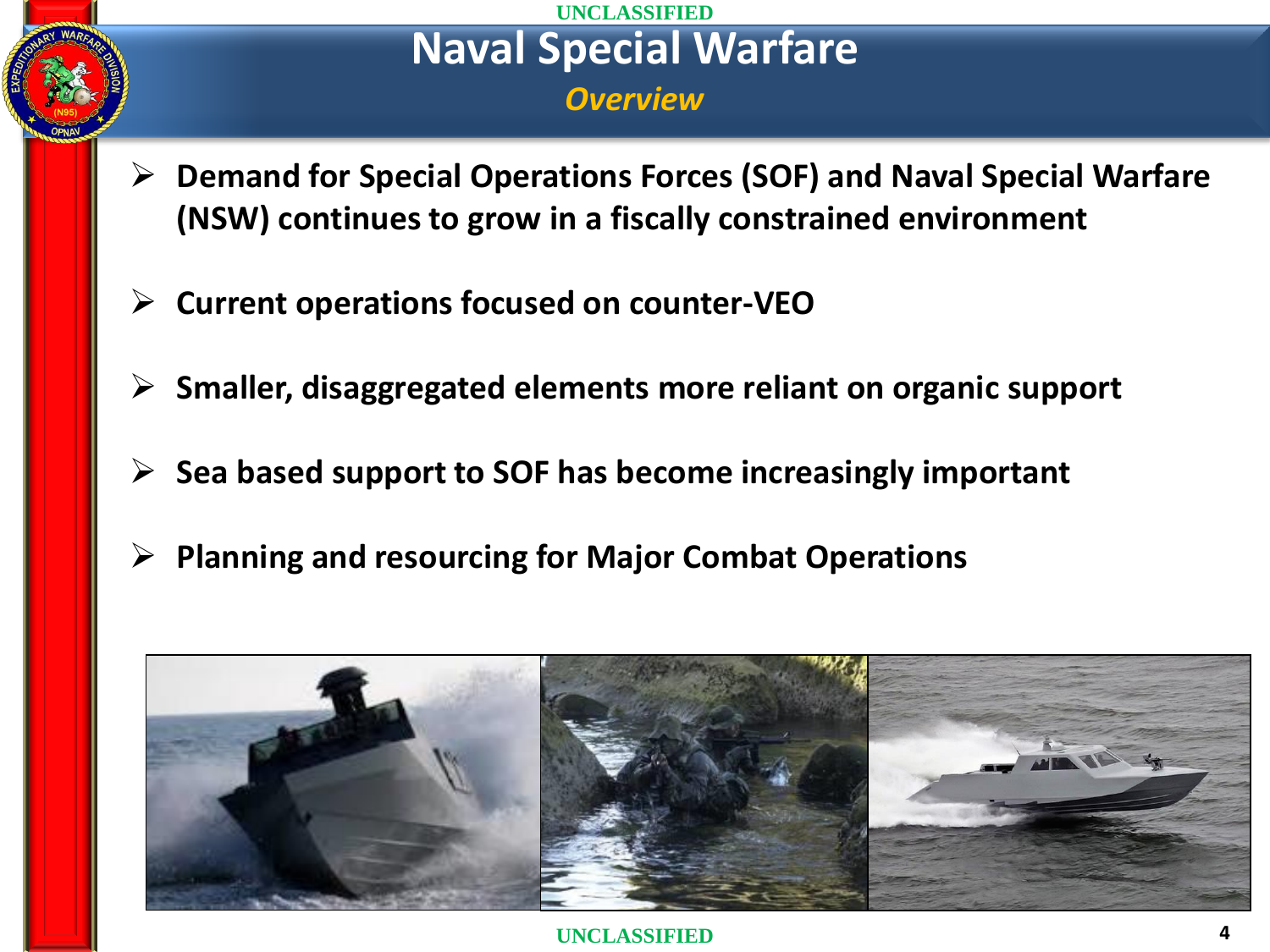

**UNCLASSIFIED Opportunities for Industry** *Capability Development Priorities*

- **Intelligence Surveillance and Reconnaissance (ISR)**
- **Payloads**
- **Situational Awareness**
- **Stealth**
- **Survivability**
- **Lethality**
- **Interoperability / integration**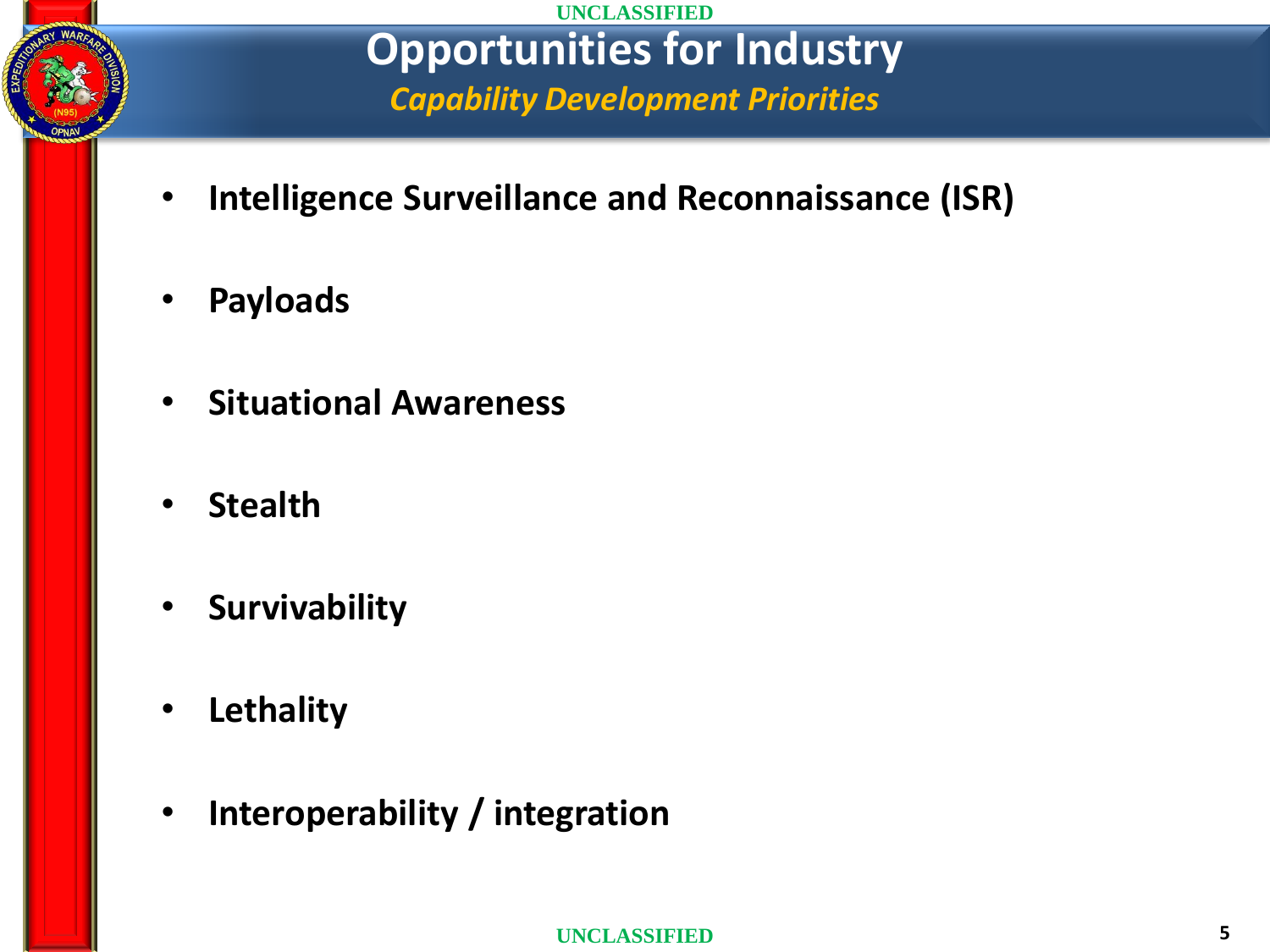#### **UNCLASSIFIED**



# **Questions?**

Expeditionary Warfare Division (N95)

CAPT Dave Markle, USN Naval Special Warfare Branch Head (OPNAV N951)

**UNCLASSIFIED**